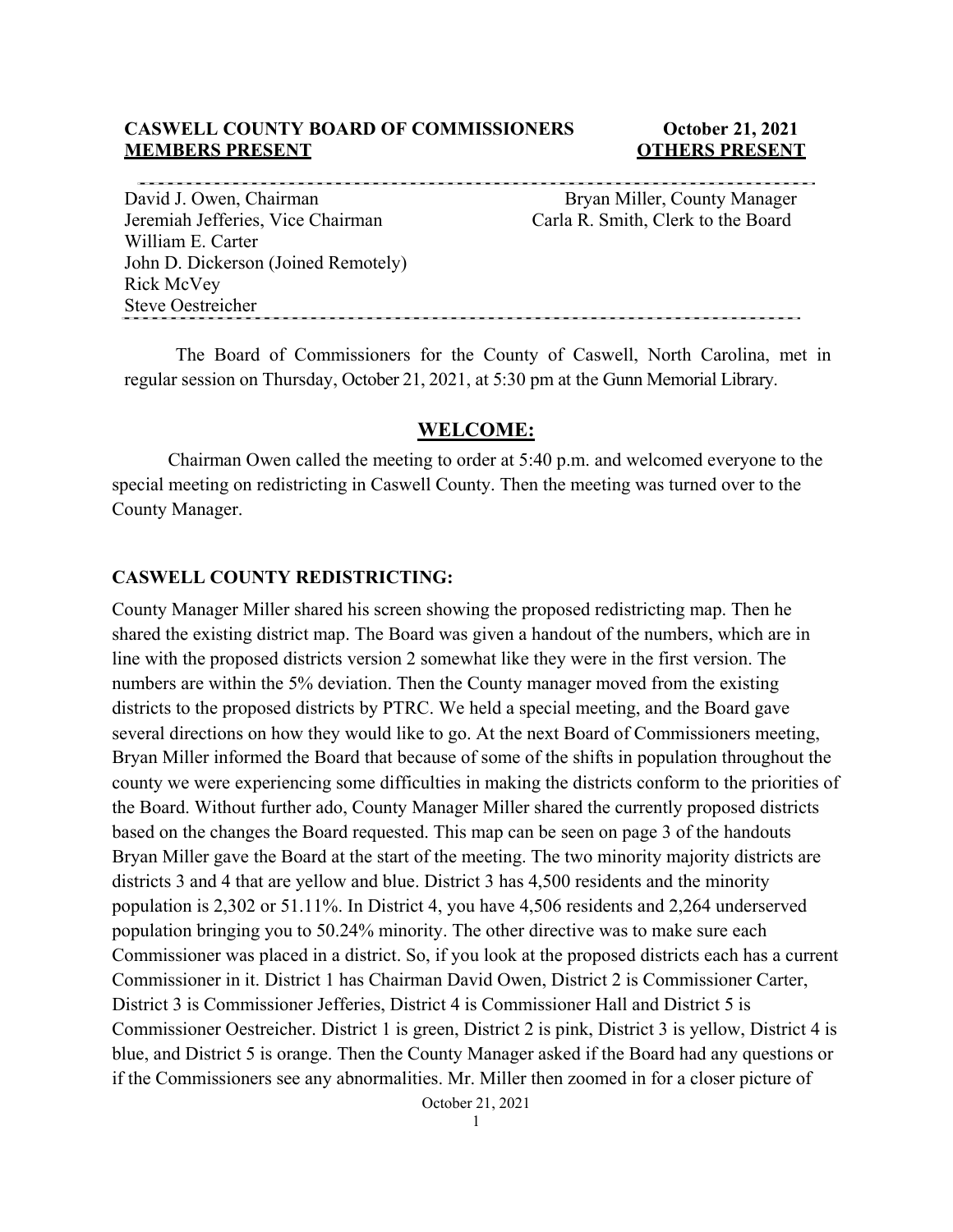what Yanceyville might look like. The County Manager zoomed in to show roads such as Highway 150 in the county. Commissioner Carter asked if District 4 would have more people? The County Manager said District 4 has 4,506 people. District 1 has 4,493 people, which is the least populated one and District 5 is the most populated district. Then Commissioner Jefferies asked about Highway 86, which is in District 3 until about Nicks Road. Highway 86 at that point becomes District 5. Then the Commissioners discussed changes in the districts and locations that may be in a different district. After some discussion, the County Manager said when he put together the maps, keeping every Commissioner in a district was very difficult. You can see some very narrow portions that really only connect by maybe one census tract. If that census tract goes one way or the other, it can become another district and residents will be cut off at that point. When dealing with the minority majority districts, you can see we're already just over 50% and 51%. When using the tools and moving around in a minority majority district, you can see the total population in that census tract and the minority population in that census tract also. Making even slight changes at this point will affect the minority majority standing of a district. Then the County Manager asked if there was anything the Board would like to see in more detail. Commissioner Carter said the proposed districts look tighter than his existing district, which looks like a snake running down this way and the other. Chairman Owen asked if the County Manager received any of the information from PTRC. Mr. Miller said PTRC got back to him yesterday and updated the map with what we had been working on. They also made some corrections. When Mr. Miller presented them with the data he had, it was completely accurate, but the tools he had to work with did not work from the Historic Courthouse. The County Manager found out today that it was because of a firewall issue. The County Manager ended up going to CoSquare and all the tools worked perfectly as they should there. So, we believe it was a firewall issue at the courthouse that prevented the tools from working properly. PTRC sent Mr. Miller a version back that did not have overlapping census tracts and made some additional corrections to it. When they did that, the districts were still somewhat out of balance. They were at 7% and 8% difference in population. So, Mr. Miller went back in and made some additional changes to get them within the 5% population variant that we needed. Commissioner Carter asked if PTRC had approved the maps, and the County Manager said they would not be approved by them. The Board of Commissioners will approve the electoral districts for the Board of Commissioners and the Board of Education will approve their electoral districts. PTRC is helping the Board of Education redraw their electoral districts also. Chairman Owen said this map will satisfy the requirements we have to follow. The County Manager said there are a few guidelines you have to follow. The districts need to be congruent, meaning they all touch. You can't have one small little section that is not connected in any other way to your districts. The populations should be within 5%, if possible, with all the other districts. Right now, the County Manager thinks we are about 4% difference between the most populated district and the least populated district. Ideally you would like to see the districts a little more compact than what they are here, but with the requirement that we place every Commissioner in a district it was not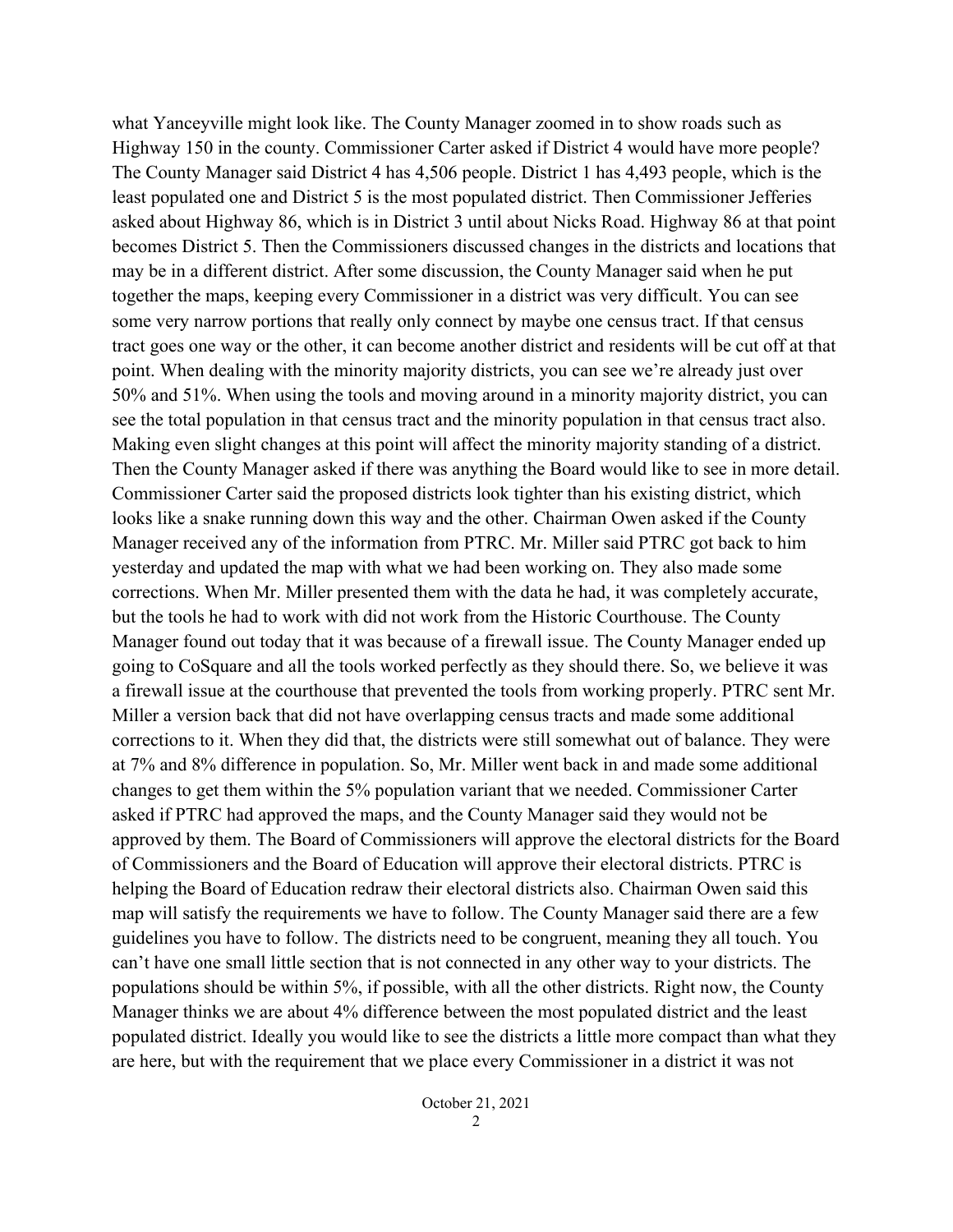possible. If you go back and look at District 2 in the first proposal that PTRC gave us, there's not a current sitting Commissioner in District 2. District 2 is one of the most heavily populated districts that we have in this Southwest corner. The population density created some issues too when trying to reformulate districts. That is one of the reasons that PTRC put a district there without a sitting commissioner. It is simply because it is so heavily populated.

Commissioner Oestreicher asked if Commissioner Hall had seen the proposed district map, and the County Manager said no. Commissioner Oestreicher said Mr. Hall's district changed the least from the initial proposal. Commissioner Hall was not online. The County Manager said he can certainly go over the data and maps with Commissioner Hall before the public hearing that we're proposing. The proposed Public Hearing will be November  $1<sup>st</sup>$ , and that will be a morning public hearing. The problem is we're required to have all the data into the Board of Elections by the  $17<sup>th</sup>$ of November, but there is a lot of work on the backend after the board approves it that has to be done. There is a lot of work that we will have to do as staff and a tremendous amount of work that the Board of Elections staff will have to do in re-entering addresses and things like that. This is a drastic change from what we saw before.

Commissioner Carter asked when this will go into effect. County Manager Miller said it will go into effect for the upcoming Commissioners election. Commissioner Carter said the filing period is December, and County Manager Miller said the filing period is exactly the reason that we have to have this into the Board of Elections to allow them time to draw or input the data and other computer systems before the filing period starts. The filing period is either December 2<sup>nd</sup> or the 4th. Commissioner Oestreicher asked about the discussion around the filing period and if it would be that soon. Mr. Oestreicher thought they were going to push it into January. The County Manager said he was not sure. Chairman Owen said he heard rumors that it could be pushed, but he is not seeing any more chatter or hearing anything else about that.

Chairman Owen asked if anyone had any real hard issues with what we're seeing. He reminded them that no matter what we do, we have to stay within those limits and we're never going to get it perfect for everybody. It's just impossible with the population spread that we have. Chairman Owen said if there are no really major issues, the County Manager needs to meet with Commissioner Hall and Commissioner Dickerson to share the proposed districts. Then we can plan to have the public hearing at the November  $1<sup>st</sup>$  meeting. That is assuming Commissioner Hall has no major issues. Commissioner Oestreicher asked if we want to have a discussion on November 1<sup>st</sup> or have another special meeting if Commissioner Hall has an issue.

County Manager Miller said Commissioner Dickerson just sent a message to the chat saying he was online. Commissioner Dickerson asked by the way this is drawn I am now in the same district as Chairman Owen. County Manager Miller said yes, your residence will fall in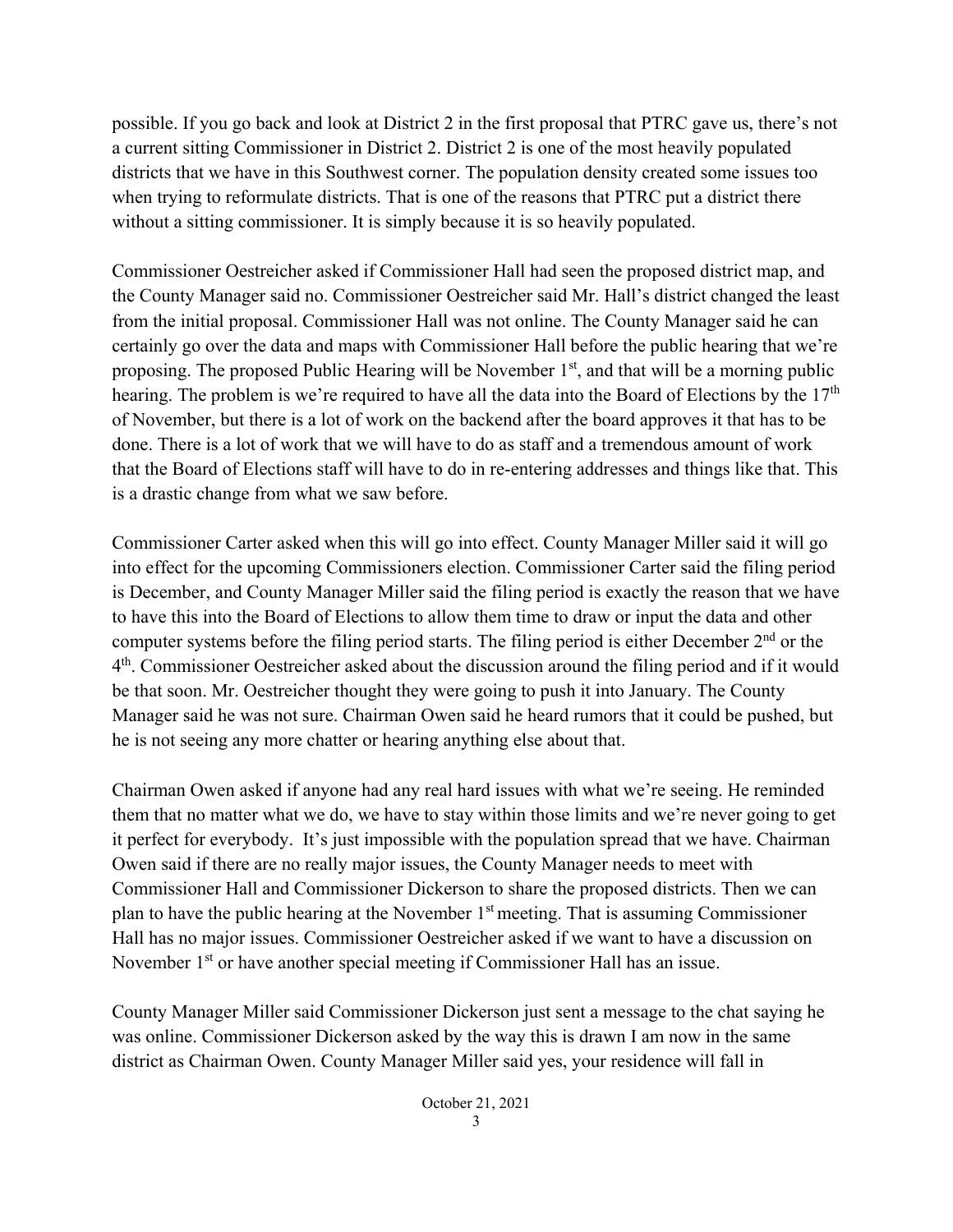Commissioner Owen's district. Then Commissioner Dickerson asked what district Shady Grove Road is in. Chairman Owen said if you are going toward Pelham, the right side will be in District 2 Commissioner Carter's district and the left side remains in Chairman Owen's district. The County Manager said it was a lot of changes. Commissioner Carter asked about the Pelham Fire Department, and Chairman Owen said it will be in District 2.

Commissioner Oestreicher asked if the map could be sent to the Commissioners. County Manager Miller said he could share the map with the Commissioners on Monday. The map would have to be shared in an emailable format by PTRC.

The Commissioners discussed which district the Providence Fire Department will be in, and that will be Commissioner Owen's district.

Chairman Owen asked if there was anything else that needs be addressed regarding the maps. Chairman Owen said the County Manager will meet with Commissioner Hall as soon as he can. Unless something changes or depending on the outcome of that meeting, we may need to have another meeting. If not, we will have our public hearing on the first meeting in November. The County Manager said if that is okay, we will go ahead and advertise for the Public Hearing on the 1st.

# **ADJOURNMENT:**

A **motion** was made at 6:11 pm by Commissioner McVey and seconded by Commissioner Carter and **carried unanimously** to adjourn the meeting. (Commissioners Carter, Jefferies, McVey, Oestreicher and Owen voted for the motion)

Carla R. Smith David J. Owen Clerk to the Board Chairman

 $\overline{\phantom{a}}$  , and the contribution of the contribution of the contribution of the contribution of the contribution of the contribution of the contribution of the contribution of the contribution of the contribution of the

Attachments: